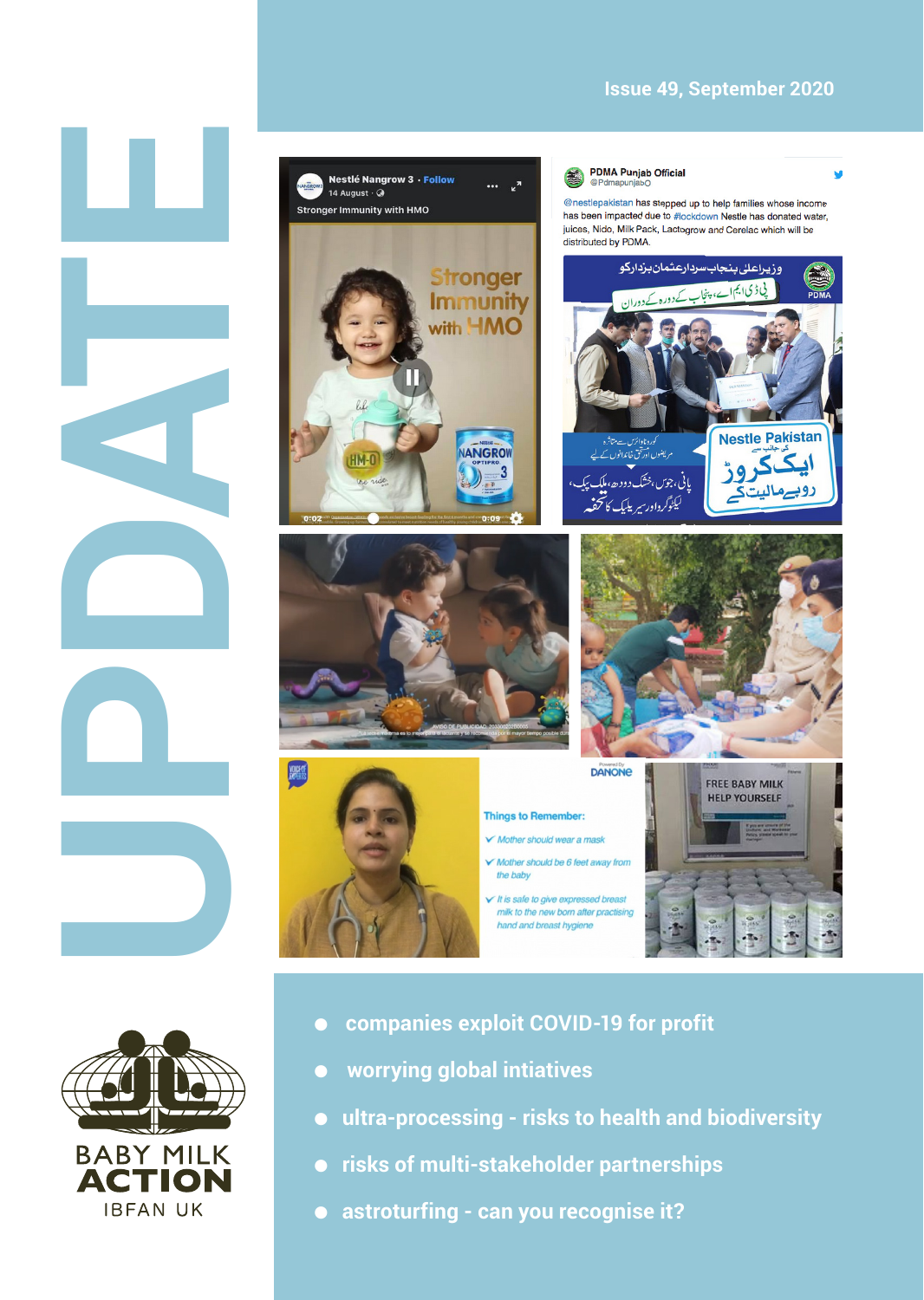

The Covid -19 pandemic continues to be devastating for everyone and shows why UN [bodies, especially WHO, should be protected from](http://www.babymilkaction.org/archives/24445)  [commercial and undue political influence](http://www.babymilkaction.org/archives/24445) if they are to protect human rights, equitable access to treatments and a safer, more humane world. During the Aids pandemic, fear of transmission understandably led to [replacement feeding](https://pubmed.ncbi.nlm.nih.gov/17398310/)  [with subsequent increases in infant mortality](https://pubmed.ncbi.nlm.nih.gov/17398310/). Commercial exploitation of the fear of COVID-19 transmission is now eclipsing evidence-based advice. Thankfully, [WHO](https://www.who.int/emergencies/diseases/novel-coronavirus-2019/question-and-answers-hub/q-a-detail/q-a-on-covid-19-and-breastfeeding) and UNICEE who are updating advice regularly, are highlighting [breastfeeding's life-saving importance](http://highlighting breastfeeding’s life-saving importance) in helping destroy harmful pathogens, and build resistance to so many threats. They also warn of the risks of breastmilk substitutes. See cover to see how Nestlé's marketing implies – with no evidence – that its HMO (Human Milk Oligosaccharide) builds immunity. WHO and UNICE[F advise that mothers,](http://www.babymilkaction.org/archives/24184)  [including those with suspected or confirmed](http://www.babymilkaction.org/archives/24184)  [COVID-19,](http://www.babymilkaction.org/archives/24184) be supported to remain with their infants and practice skin-to-skin. Although [many](https://mcusercontent.com/fb1d9aabd6c823bef179830e9/files/3a61b1ba-9a63-4500-a672-ed743fcfd904/Breastfeeding_survey_COVID19_Brief_final.pdf)  [countries](https://mcusercontent.com/fb1d9aabd6c823bef179830e9/files/3a61b1ba-9a63-4500-a672-ed743fcfd904/Breastfeeding_survey_COVID19_Brief_final.pdf) have adopted their recommendations, breastfeeding rates have dropped by 40-50% in some hospitals. In India, before the pandemic, 41% of babies were breastfed in the first hour, but rates are now falling, fuelled by increased marketing. In a [BMJ report,](https://www.bmj.com/content/370/bmj.m3316
) IBFAN's Dr Aru[n Gupta, ex](https://www.bmj.com/content/370/bmj.m3316

)plains: *"It takes years to take breastfeeding rates up by even 1%... In the last 10 years the breastfeeding rate in India has gone up by 5%. The covid crisis could set us back many years".* 

Brazenly flouting UN Guidance and the Indian Law, Danone's advice channel, *Voice of Experts* (see cover[\) instructs C](https://www.danone.in/voice-of-experts/)ovid positive mothers to stay six feet away from their babies. This section was removed after IBFAN exposed it. Danone said the views of the medical experts *"are their own."* Companies are also promotin[g webinars,](https://www.bmj.com/content/370/bmj.m3316)  [training medical students and distributing free](https://www.bmj.com/content/370/bmj.m3316)  [formulas and unhealthy ultra-processed foods. A](https://www.bmj.com/content/370/bmj.m3316)  UNICEF brief on food and beverage funding, warns against exploitation, co-branding and partnership language with companies selling unhealthy products during the pandemic.

### **I[ndustry-friendly 'BMS Call to Action' gives](http://www.babymilkaction.org/archives/25260)  [companies a 10-year licence to harm children.](http://www.babymilkaction.org/archives/25260)**

[IBFAN has denounced a](http://www.babymilkaction.org/archives/25260) new cleverly-worded *[Breastmilk Substitutes Call to Action](https://www.bmscalltoaction.info/)* (BMS Call) which its suppoters say is a *fresh* – *industry savvy* strategy to improve Code compliance. We believe this to be a false assertion that will instead usher in inappropriate partnerships that will derail and delay full Code compliance. The Call was drafted by the Meridian Institute and 6 non-governmental-organisations, many funded by food corporations, the Gates Foundation and other industry-linked philanthropies. More worryingly it is also backed by WHO and UNICEF before any government or the World Health Assembly has approved it. The Call gives companies a 10-year-license to continue marketing that harms children in exchange for a voluntary '*Commitment'*. The Call ignores Conflicts of Interest, bottles, teats, baby foods and [formulas for mothers](http://www.babymilkaction.org/wp-content/uploads/2020/09/Milks-for-mothers-1.pdf) It also ignores the unnecessary sweetened milks marketed for children aged 6-36 months which are crossbranded with infant formula. The CODEX standard for these products will be decided before the BMS call ends in 2030. Without these tricky issues and judgements handed to the Gates Foundation-funded [Access to Nutrition](https://accesstonutrition.org/)  [Initiative](https://accesstonutrition.org/) (ATNI), companies should be able ro concoct an acceptable commitment. Indeed, [Nestlé already claims to be code compliant](https://www.nestle.com/ask-nestle/health-nutrition/answers/who-code). Although ATNI claims to be *'independent*' it was designed from the outset to whitewash companies and integrate company *"perspectives and expertise"* into its *"rigorous and comprehensive methodology"i*n violation of [WHA Res 49.15 that](https://www.who.int/nutrition/topics/WHA49.15_iycn_en.pdf?ua=1)  [forbids commercial influence](https://www.who.int/nutrition/topics/WHA49.15_iycn_en.pdf?ua=1) on monitoring. ● [Nutrition for Growth \(N4G\)](https://nutritionforgrowth.org/) is a funding initiative, spearheaded by the Japanese Government that aims to end malnutrition. However, the N4F criteria and principles mirror the [BMS Call](https://www.bmscalltoaction.info/) and [SUN](https://scalingupnutrition.org/) (P3) will worry all those working to respect human rights and build effective regulation of marketing environment.

[Who should govern?](https://www.youtube.com/watch?v=RI0Pm53xJFk) Everyone is under greater financial pressure due to Covid and baby food companies are first in line to offer 'help' in any nutrition related projects.The initiatives on these pages give companies plenty of opportunities to cosy up to policy makers as partners – in exchange for *here today gone tomorrow* promises. Often forgotten is that 'partnerships' are, by definition, arrangements for *'shared governance'* to achieve '*shared goals and benefits.'* Indeed *shared decision-making* is their single most unifying feature. Since the primary duty of all corporations is to their shareholders - those wanting to protect health and the planet would wise to be careful. [\(interview](https://www.youtube.com/watch?v=RI0Pm53xJFk) on governance).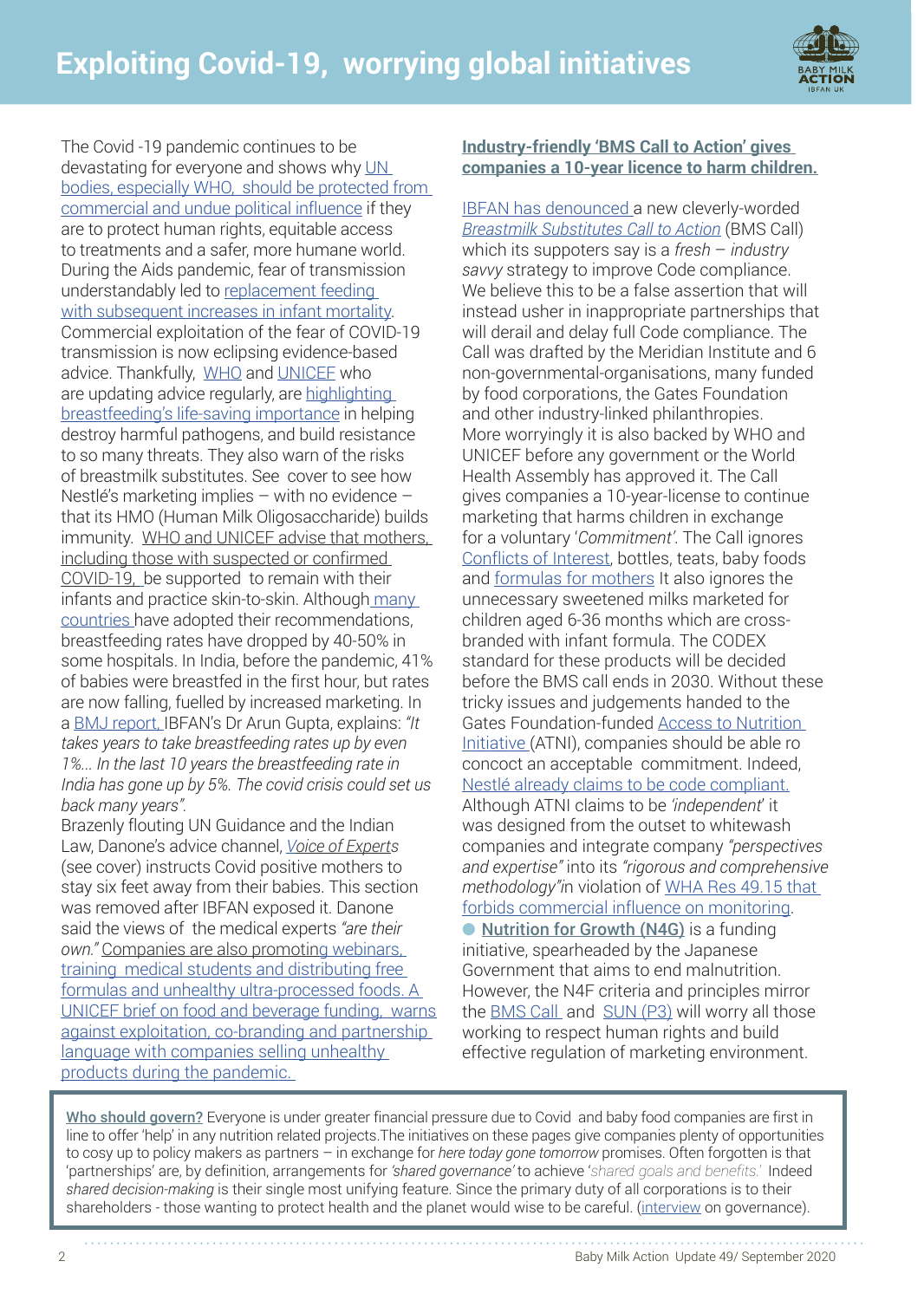

*"The top strategic priority of many transnational marketing and media businesses (who have contributed to the NCD epidemic) is to change traditional food patterns and cultures in lower and middle-income countries."* Prof Philip James, the founder of the Obesity Task Force, 2012



*[Codex Nutrition meeting in Germany](http://www.babymilkaction.org/archives/23295), Nov 2019. : US pushing for a lowering of safeguards alongside 'some of the worlds large exporters of UPFs IBFAN is always present at these meetings. Photo:Codex Alimentarius.*

The obesity crisis is, at last, prompting several governments to take action on the marketing of foods high in salt, sugar and fat. However, the wider [risks of UPFs on health, biodiversity](https://www.themandarin.com.au/139694-the-rise-of-ultra-processed-foods-and-why-theyre-really-bad-for-our-health/)  [and the environment](https://www.themandarin.com.au/139694-the-rise-of-ultra-processed-foods-and-why-theyre-really-bad-for-our-health/) are more difficult, so often overlooked. However, a new classification based on the degree of processing of food and nutrient content, [Nova,](http://www.fao.org/3/ca5644en/ca5644en.pdf) despite being challenged by the Brazilan government is gaining support  $-$  see [PetitionT](https://alimentacaosaudavel.org.br/manifesto_guia_alimentar/
)o be globally traded UPFs need a long shelflife and the addition of non-food ingredients to stabilize, emulsify, thicken and regulate acidity. Perishable ingredients must be removed along with many essential micronutrients. UPFs are [often so highly processed](http://www.fao.org/3/ca7349en/ca7349en.pdf) that they no longer resemble their plant or animal sources. These added ingredients are *permitted* by Codex [Alimentarius, not on the basis of independent and](https://www.theguardian.com/environment/2017/jul/21/pepsico-unilever-and-nestle-accused-of-complicity-in-illegal-rainforest-destruction?CMP=share_btn_tw)  convincing evidence but on political consensus and claims of *"history of safe use."* When micronutrients are added (to be more accurate - *restored*) they invariably carry promotional *fortification* claims that mask the risks of the whole product. Many BMS are UPFs, especially the unnecessary milks for babies 6-36 months that share branding with infant formulas. Many contain palm oil derived from [deforestation](https://www.theguardian.com/environment/2017/jul/21/pepsico-unilever-and-nestle-accused-of-complicity-in-illegal-rainforest-destruction?CMP=share_btn_tw)  (land-grabbing) and are sold in single-use nonbiodegradable plastic. Their Greenhouse Gas Emissions add to the [environmental burden.](https://internationalbreastfeedingjournal.biomedcentral.com/articles/10.1186/s13006-019-0243-8) [See IBFAN's Codex]( http://www.babymilkaction.org/archives/24252). UPF [presentation](http://www.babymilkaction.org/wp-content/uploads/2020/09/Patti-Bangladesh-UPP-short.sm_.pdf). UK plans to ban supermarkets from selling commodities sourced from [illegally deforested](https://www.bloomberg.com/news/articles/2020-08-24/u-k-seeks-to-ban-supermarkets-selling-goods-from-deforestation) land. Mexico's Oxaca state recently [banned junk food and sugary drinks to children.](https://www.bbc.co.uk/news/world-latin-america-53678747)



# **When the SUN casts a Shadow**

IBFAN has been concerned about the risks of multi-stakeholder partnerships and in particular, *[Scaling up Nutrition](https://scalingupnutrition.org/)* (SUN) for many years. Our research and analysis with FIAN and SID, *[When](http://www.babymilkaction.org/archives/24042)  [the Sun Casts a Shadow](http://www.babymilkaction.org/archives/24042)*, explores SUN's human rights risks in Guatemala, Uganda and India and was finally published in February. We found that SUN's market-led approach:

- favors short-term medicalised and technical solutions, supplements, fortification, promotional claims (forbidden for all foods for infants and young children by WHA Res 63.23) in ways that canundermine confidence in breastfeeding and biodiverse, culturally appropriate local foods.
- promotes intensive agriculture and technologies that benefit food and agro-industry. (*Biofortication is a deceptive term covering all forms of agriculture, including GM, was rejected by the Codex Nutrition Committee*.)
- SUN's interpreation of inclusiveness enhances and legitimises corporate influence on nutrition policy setting and public affairs in line with the World Economic [Forum's Global Redesign Initiative](https://www.tni.org/en/taxonomy/term/567/backup-delete-later/567)
- ignores the commerciogenic causes of malnutrition and the concerns of communities most affected by hunger and malnutrition
- attempts to appear a broad and inclusive people's 'movement' but is a public-private hybrid;
- undermines effective conflict of interest regulations..

# Infant feeding in Emergencies

We are a founder member of the *[Infant Feeding](https://www.ennonline.net/ife)  [in Emergencies Group](https://www.ennonline.net/ife) (IFE)* set up in 1999 to ensure good emergency prepareness responses. Emergencies are useful entry points for companies establishing markets.(1994 [Bosnian](https://tinyurl.com/yybso5ml) appeal.) In order to protect IFE's essential work we helped establish a Conflict of Interest policy